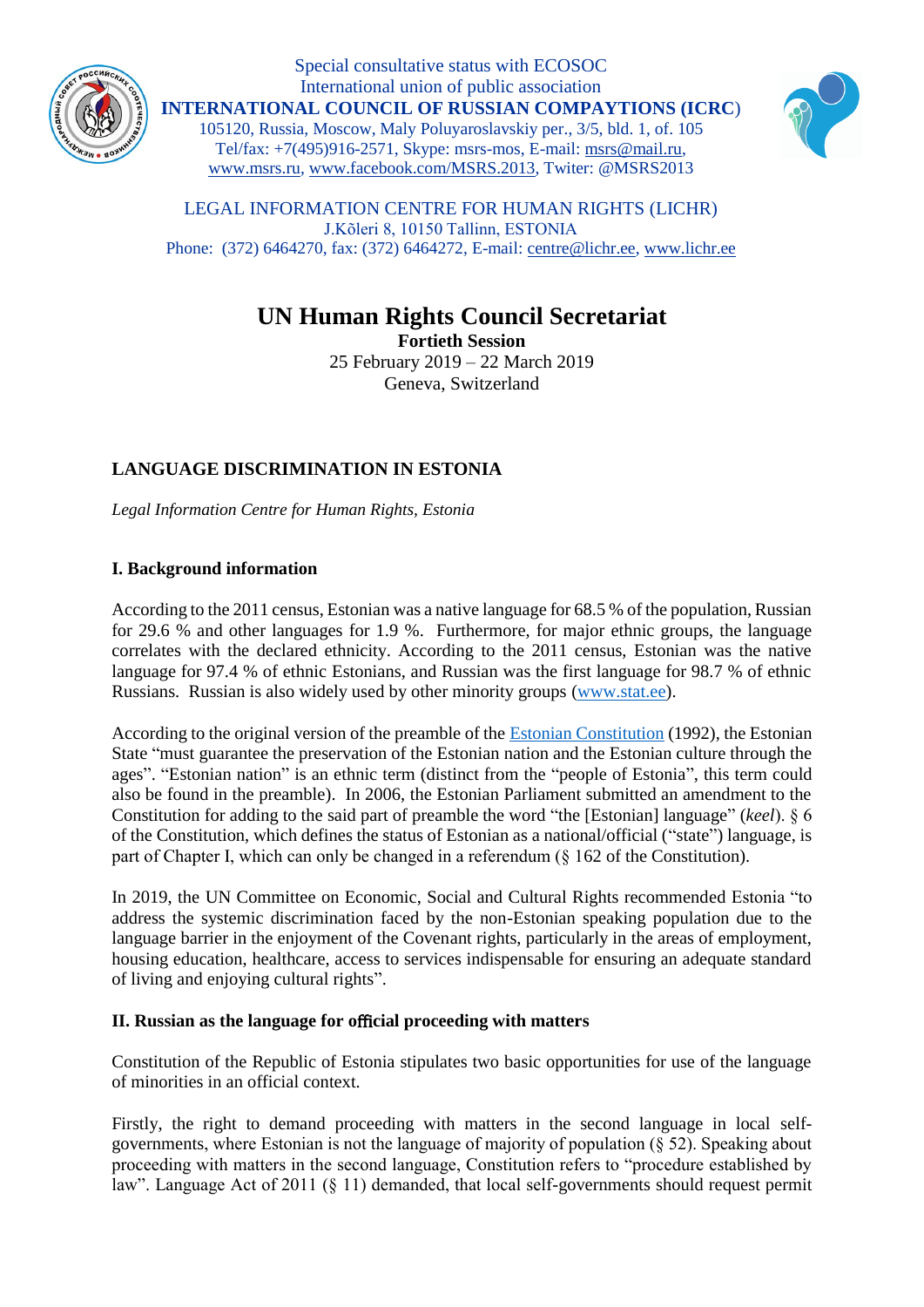from central government for introducing the second language into proceeding with matters. In reply to request of some towns (for instance Maardu and Narva) no such permit has ever been granted.

Secondly, under  $\S 51$  of Constitution, in local self-governments, where half of permanent residents belong to a national minority, everybody has the right to obtain from local authorities and locally situated state authorities the answers not only in Estonian, but also in the respective language of a minority  $(\S 10)$ .

[Language Act](https://www.riigiteataja.ee/en/eli/512012016001/consolide) of 2011 did not only repeat in § 9 the norm of Constitution, but also provided a definition of "a permanent resident", including both citizens of Estonia and foreigners, permanently residing in a concrete place of self-government, basing on permanent right of residence or residence permit of a long-term resident of the EC. Serving as the basis are data of Population Register. In § 5 (3) of the Act a representative of national minorities is defined as citizen of Estonia, having long, tight and stable connection with Estonia, whose native language differs from the Estonian language.

The current regulation has restrictive character and in view of the Estonian specificity, it renders impossible the use of respective Constitutional guarantee even in place where the ethnic non-Estonian population prevails. For instance according to data of Population Register, in Narva, the third largest town of Estonia the ethnic Russians constituted, at the beginning of 2018, 83 % of residents of the town, however citizens of Estonia of any origin constituted as little as 48 % of the total population ("Narva arvudes 2017", [www.narva.ee\)](http://www.narva.ee/ee/vasakpoolsed/narva_arvudes/page:3295).

### **III. Linguistic requirements in labour market**

Language Act of 2011 was adopted with the aim "to develop, preserve and protect the Estonian language and ensure the use of the Estonian language as the main language for communication in all spheres of public life"  $(\S 1)$ . The law included the requirement of proportionality of language requirements in § 23. The relevant [government regulation](https://www.riigiteataja.ee/akt/114022018010) was adopted also in 2011.

The content of individual linguistic requirements is highly controversial. In 2012, the UN Committee on Economic, Social and Cultural Rights called on Estonia "to ensure that language requirements in relation to employment are based on reasonable and objective criteria, linked to the needs for the performance of each individual job, so as to avoid discrimination on the basis of language". In 2014, the UN Committee on the Elimination of Racial Discrimination recommended Estonia to "ensure that language requirements in relation to employment are based on reasonable and objective criteria and are linked to the needs for the performance of each individual job" and "to continue to be mindful of indirect discrimination effects of public policies on vulnerable groups". The European Commission against Racism and Intolerance (ECRI), a Council of Europe body, has repeatedly (in 2010 and 2015) recommended that the Estonian authorities further strengthen the Equal Treatment Act by prohibiting discrimination based on language and citizenship. Concerns regarding Estonian language policies in the area of employment have also been raised by Amnesty International [\(Amnesty International,](https://www.amnesty.org/en/documents/EUR51/002/2006/en/) "Estonia. Linguistic Minorities in Estonia: Discrimination Must End", AI Index: EUR 51/002/2006, 7 December 2006).

The implementation of the requirements of the Language Act is supervised by a special national body, the Language Inspectorate, which inter alia has the right to check the level of Estonian language proficiency and to make a proposal to revoke valid certificates, to refer an employee to retake the exam, to make a proposal to an employer to terminate a contract of employment with an employee, etc (§ 31). For instance, in 2017 the operatives of Inspectorate, running the checks made out 1,696 control acts, including 1,536 (90 %) on trespass of official linguistic requirements. The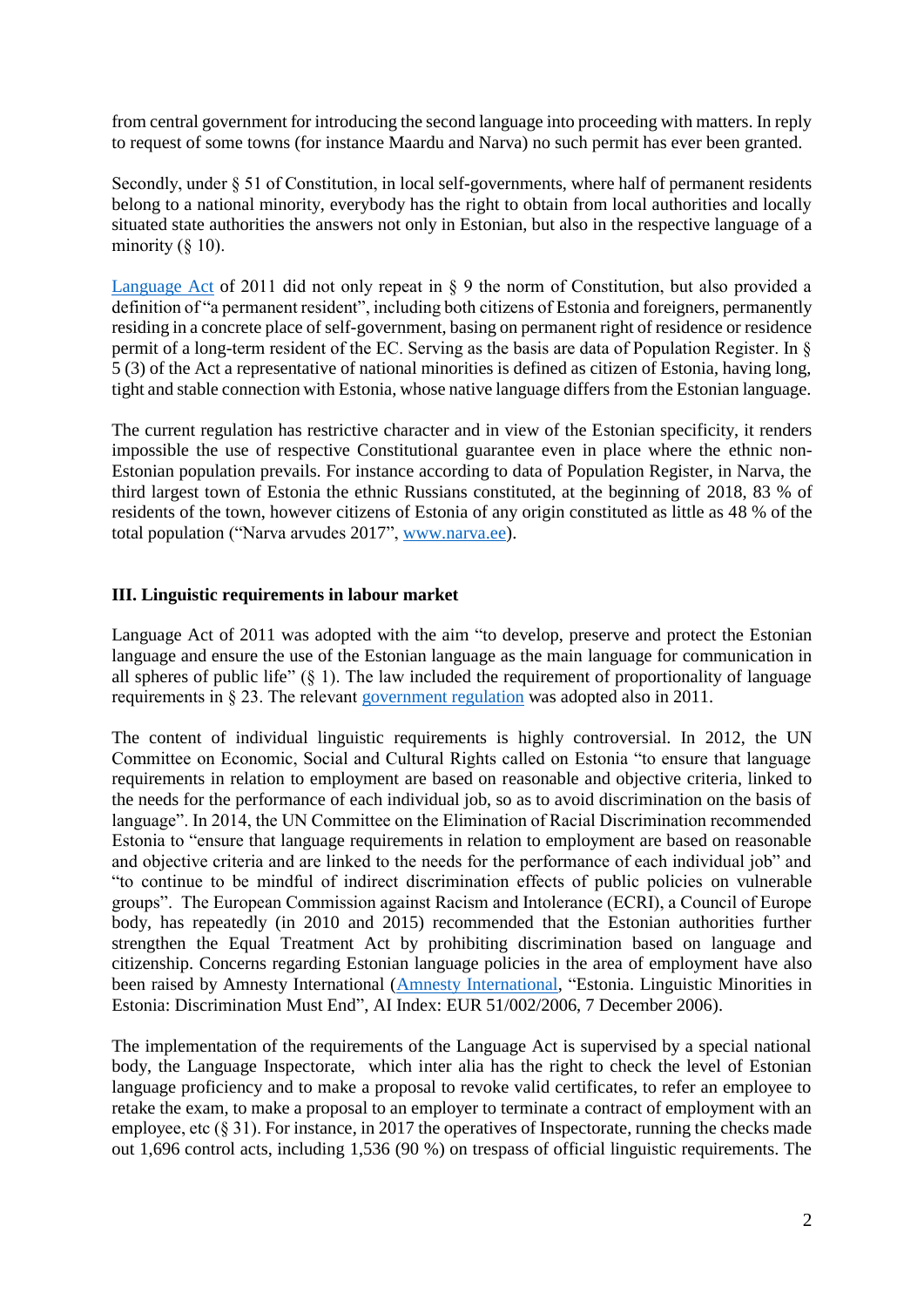majority of offences were committed against professional linguistic requirements [\(www.keeleinspektsioon.ee\)](https://www.keeleinspektsioon.ee/sites/default/files/keeleinspektsiooni_2017._aasta_tegevuse_aruanne.pdf).

Data of 2011 national census corroborate the dependence of labour status on proficiency by ethnic non-Estonians in Estonian. However, the differences between those possessing Estonian as a native language and as a foreign language are essential. Among those possessing Estonian as the native language the unemployment rate constituted about 8 % (age groups 15+). Among those possessing Estonian as the foreign language, those indicators were on the level of 14 %, while among those not speaking Estonian it was almost 19 %. Even greater differences between level of unemployment of those possessing Estonian as the native language and as the foreign language were noted in the capital city (5 and 13 %). Similar trends were also observed among unemployed at the age 15-29. According to data of census, if a young person spoke Estonian as the foreign language, unemployment rate in his group was 20 %, if he or she spoke it as the native language, the unemployment rate in his or her group was about 14 %. Those absolutely devoid of the power of speaking Estonian had the unemployment rate 32 %. Differences between young ethnic non-Estonians, possessing and not possessing Estonian were lower in the Ida-Viru county, with dominant Russian-speaking population (respectively 29 and 37 %) [\(www.stat.ee\)](http://pub.stat.ee/px-web.2001/I_Databas/Population_census/PHC2011/03Economic_activity_of_population/02Economic_activity_sources_of_subsistence/02Economic_activity_sources_of_subsistence.asp).

According to the study "Interethnic Relations in Estonia" (2016), ethnic minorities were much more likely than ethnic Estonians to believe that during the past two years they had been discriminated at work or in their search for work: due to ethnicity (14.4 % versus 1.1 % for Estonians), due to their native language (16.0 % versus 1.3 %), because of age (13.6 % versus 4.0 %), and because of a health condition (7.0 % versus 2.8 %) [\(www.isras.ru\)](http://www.isras.ru/index.php?page_id=2624&jn=socis&jn=socis&jid=7539).

The authors of the "Integration Monitoring 2017" commissioned by the Ministry of Culture came to the conclusion that the differences in the situation of ethnic minorities and Estonians in the labour market had not significantly decreased in the previous decade. "The knowledge of Estonian improves the situation of non-Estonians, but in this case the position of Estonians is better. Representatives of other ethnic origin have lower employment rates, higher unemployment rates and they estimate that they are less safe in the labour market. Among the employed there are fewer ethnic non-Estonians among those who have reached high positions... Analysis shows that people of other ethnic origin are more likely to experience unequal treatment, and they view their origin as an essential factor affecting their labour prospects" (p. 50) [\(www.kul.ee\)](https://www.kul.ee/sites/kulminn/files/eim2017.pdf).

### **IV. School education**

General education schools in Estonia use the Estonian, Russian, Finnish and English language. However, in 2018 they provided full-time education mainly in Estonian (120,623 students), in Estonian language immersion classes (7,394) or in Russian (22,368). Non-Estonian speakers in ordinary basic Estonian schools make up only 3% and non-Russian speakers in Russian basic Estonian schools accounted for 7% (2015) [\(www.hm.ee\)](https://www.hm.ee/et/tegevused/uuringud-ja-statistika-0).

It needs be remembered that students of state and municipal Russian upper secondary schools (10- 12 forms) are now considered as studying in Estonian, because at least 60 % of instruction has been transferred to the state language (the so-called reform of Russian upper secondary schools). In spring 2011, before the reform, Estonia had 47 municipal upper secondary schools with Russian as language of instruction.

[Basic School and Upper Secondary School Act](https://www.riigiteataja.ee/en/eli/501022018002/consolide) allows the Board of Trustees of the school (this advisory body comprising also student parents' representatives) initiating questions on language of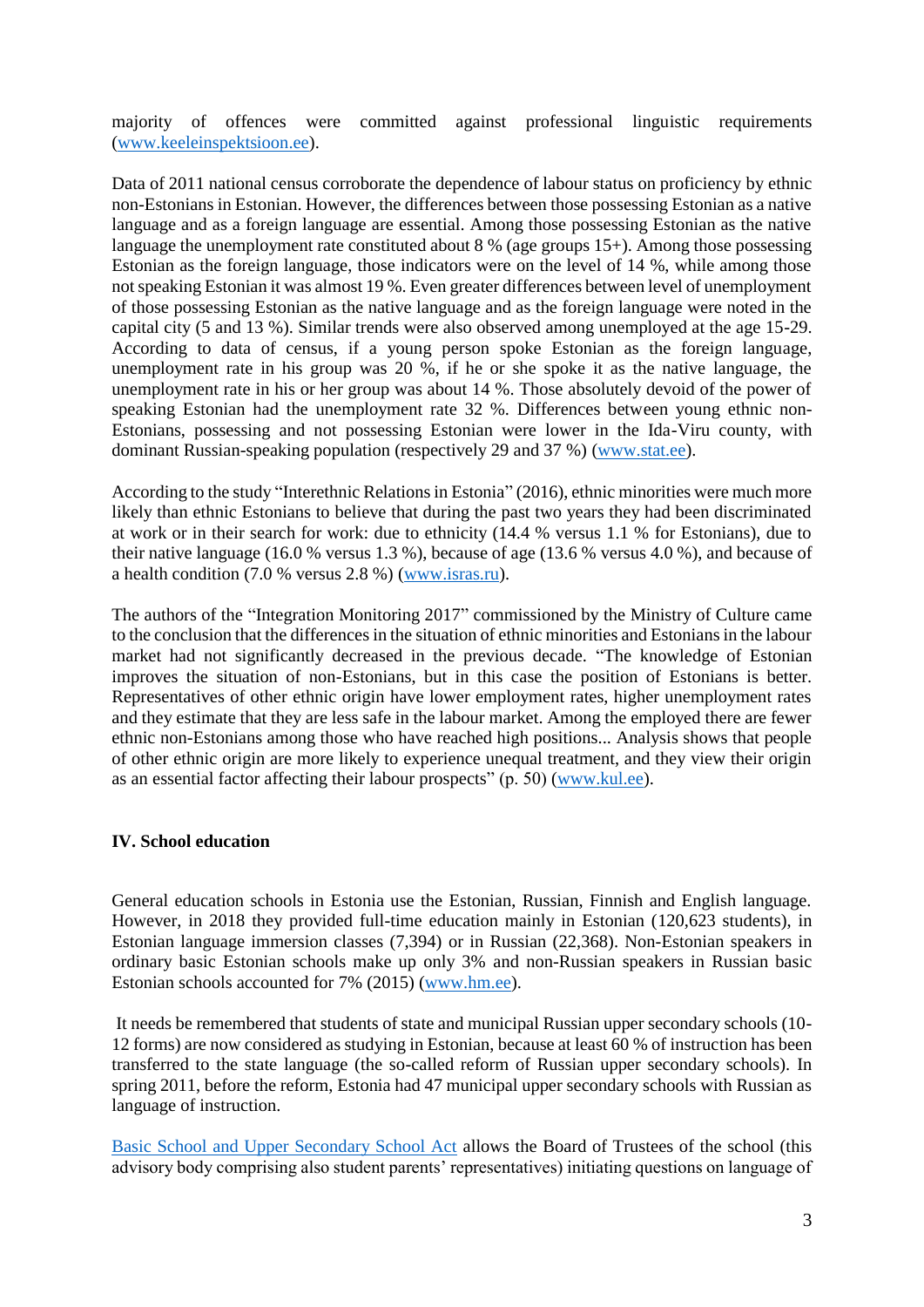instruction at the school. Under § 21 (3) of Act, "[i]n upper secondary schools the language of instruction is Estonian. In municipal upper secondary schools or single classes thereof of the language of instruction may be another language. The permission to pursue studies in another language or bilingual studies is granted by the Government of the Republic on the basis of an application of a rural municipality or city government. The board of trustees of the school makes such a proposal to the rural municipality or city government on the basis of the development plan of the school.".

In 2011, the right provided in § 21 (3) of Act was used by boards of trustees of 15 schools in Tallinn and Narva. Question was decided in the positive vein on town level. All applications were dismissed by the central government in February 2012. The respective resolutions of Government of the Republic were challenged at court. Among main arguments of Tallinn in the complaint submitted to court was the claim that  $\S 21$  (3) of the Act runs counter to the second sentence  $\S 37$ (4) of the Constitution ("Language of instruction of an educational institution of national minorities is selected by the educational institution").

That case was lost in courts of all instances. Supreme Court, in particular found that the question of language of instruction at upper secondary school is not a question of local life, assigned to consideration by local self-governments. Furthermore, Russians schools are not schools of national minorities, entitled to decide independently on question of language of instruction, as guaranteed by Constitution. As such, the norm on requesting permit for teaching in another language from the central government is constitutional and does not infringe international law. The court found that in the question of language of instruction the Government has full discretion, not restricted by law; the court refused to take the place of an administrative body i.e. central government at assessment of concrete circumstances. Concurring with complainants that there were a number of shortcomings in administrative procedure (concerning the right to be heard on a matter), the court did not find the violation serious enough (Judgment of Administrative Law Chamber of the Supreme Court of 28 April 2014 in case no. 3‑3‑1‑52‑13, [www.riigiteataja.ee\)](https://www.riigikohus.ee/et/lahendid?asjaNr=3-3-1-52-13).

Pursuing the aim to preserve at least several Russian upper secondary schools, fully financed from public funds, the authorities of Tallinn and Narva started preparations to create private upper secondary schools, owned by local self-governments. Estonian [Private School Act](https://www.riigiteataja.ee/en/eli/511012019005/consolide) did not contain restrictions respecting holder (owner) of private schools, or any restrictions, concerning freedom of choice of language of instruction. However, in July 2012 Chancellor of Justice (acting as watchdog of constitutionality and ombudsman) made a proposal to Parliament to amend the Private School Act, with the aim at suppressing the freedom of choice of language of instruction in private schools, whose holders are local self-governments [\(www.oiguskantsler.ee\)](https://www.oiguskantsler.ee/sites/default/files/field_document2/6iguskantsleri_ettepanek_nr_16_riigikogule_eestikeelse_hariduse_piisav_kattesaadavus.pdf).

Upon opinion of Chancellor, retaining of the current redaction of law might result in violation of constitutional right to receive education and right to receive education in Estonian (§ 37 (1), (4) of Constitution). Among other things Chancellor claimed that "students will not learn all words and their meanings, i.e. implied meanings, at a class in a foreign language. Those classes do not enable students to infer the implied meaning of phrases understandable to Estonians, the shades of meaning and their (historical) origin. Meaning of many words and expressions can be understood and prerequisites for conceiving the Estonian language and culture created only provided a person has intimate contact with language. If contact with the Estonian language is loose and proficiency in language and knowledge of culture therefore limited, the person will miss many things and that will have a deleterious effect on his affairs, and on coherence and functioning of the society of Estonia. On the strength of that the principle of democracy envisaged by § 1 of Constitution would go unfulfilled, under which the people should be effectively involved in exercising the state power. A condition of functioning of democracy is exercising power to understand in all aspects the ongoings in Estonia and to use in proceeding with matters a single system of signs" (p. 3).